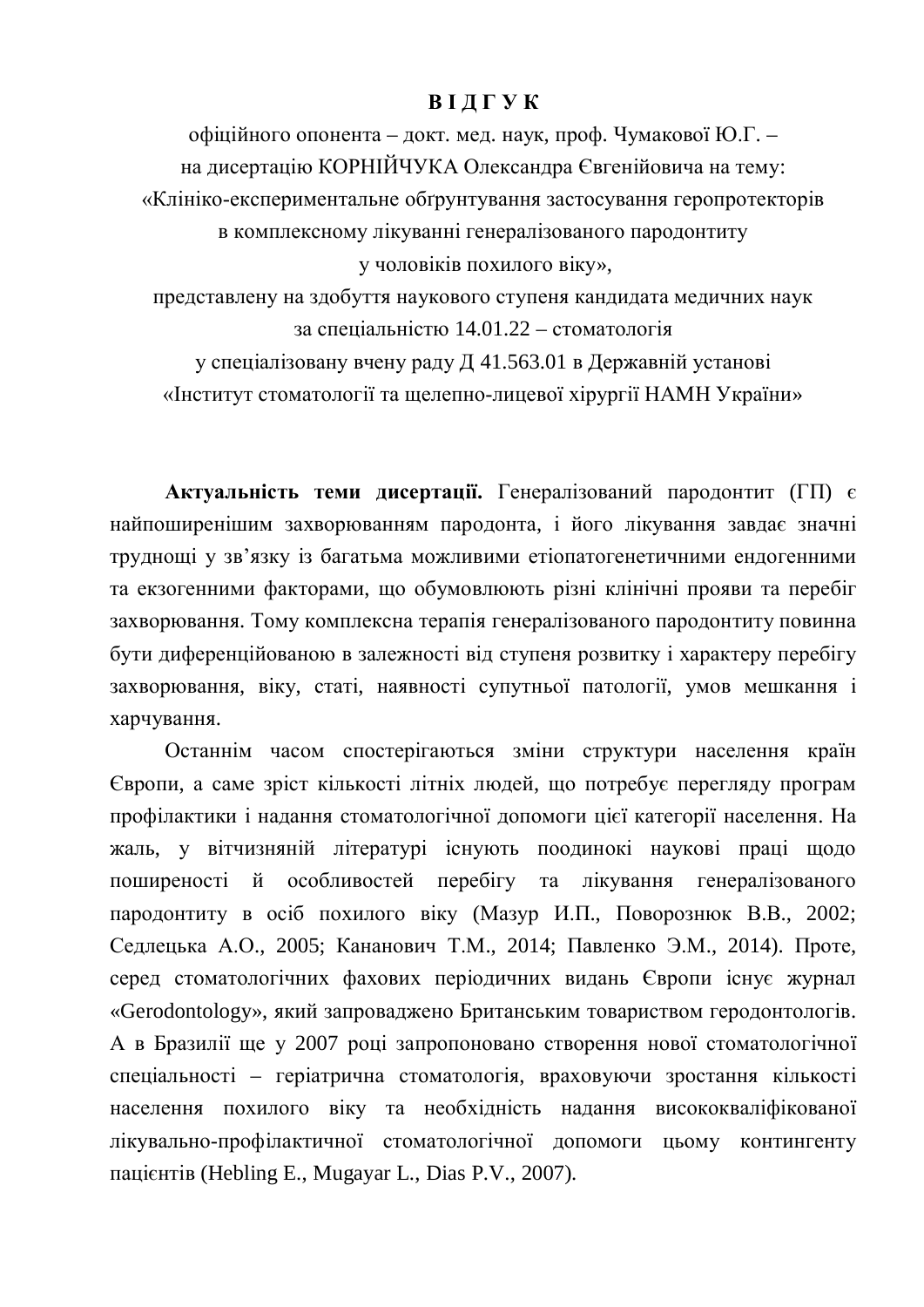Характерними ознаками стану порожнини рота людей похилого віку є незадовільна гігієна порожнини рота та різноманітна патологія: карієс зуба та карієс кореня зуба; захворювання пародонта, розповсюдженість яких за даними різних авторів сягає 93-100 %; патологічне стирання та некаріозні ураження зубів; наявність захворювань слизової оболонки порожнини рота, таких як протезний стоматит, ангулярний хейліт, гіперплазія ясен, атрофічний глосит, кандидоз; втрата багатьох зубів та наявність незаміщених дефектів зубних рядів (Мазур І.П., Волосовець Т.М., 2004; Борисенко Л.Г., 2003-2006; Дмитриева Л.А., Борисова Е.Н., 2004; Мазур І.П., 2004, 2005; Петрушанко Т.О., 2008; Неспрядько В.П., 2010), що обумовлює погіршення якості життя.

Відомо також, що на стан тканин пародонта істотно впливає загальний стан здоров'я людини (Горбачева И.А. с соавт., 2001). І це особливо стосується літніх людей, в яких на фоні фізіологічного процесу старіння прогресують хронічні захворювання, такі як гіпертонічна хвороба, атеросклероз судин, остеохондроз та ін. Це супроводжується призначенням багатьох медикаментозних засобів, 40% з яких сприяють розвитку ксеростомії, що, в свою чергу, ускладнює перебіг стоматологічних захворювань. Тому представляють значний інтерес дослідження Корнійчука О.Є., присвячені поглибленому вивченню стану гігієни порожнини рота, стану твердих тканин зубів і пародонта у чоловіків похилого віку, які проживають в умовах антропогенного навантаження, визначенню особливостей перебігу стоматологічних захворювань та експериментально-клінічному обґрунтуванню практичних рекомендацій щодо покращення їх стоматологічного здоров'я шляхом застосування комплексу геропротекторів, що містить адаптогени, антиоксиданти, мінерали і вітаміни.

Все вищевикладене дозволяє зробити висновок, що тема представленого дисертаційного дослідження є актуальною, відповідає потребам сучасної стоматології, а отримані результати безумовно мають важливе значення для медичної науки і практики.

Дисертаційна робота Корнійчука О.Є. виконана відповідно до плану науково-дослідної роботи Державної установи «Дніпропетровська медична академія МОЗ України»: «Обґрунтування комплексних підходів в профілактиці і лікуванні захворювань зубощелепного апарату» (№ ДР 0113U006628), де автор був безпосереднім виконавцем окремого фрагмента теми.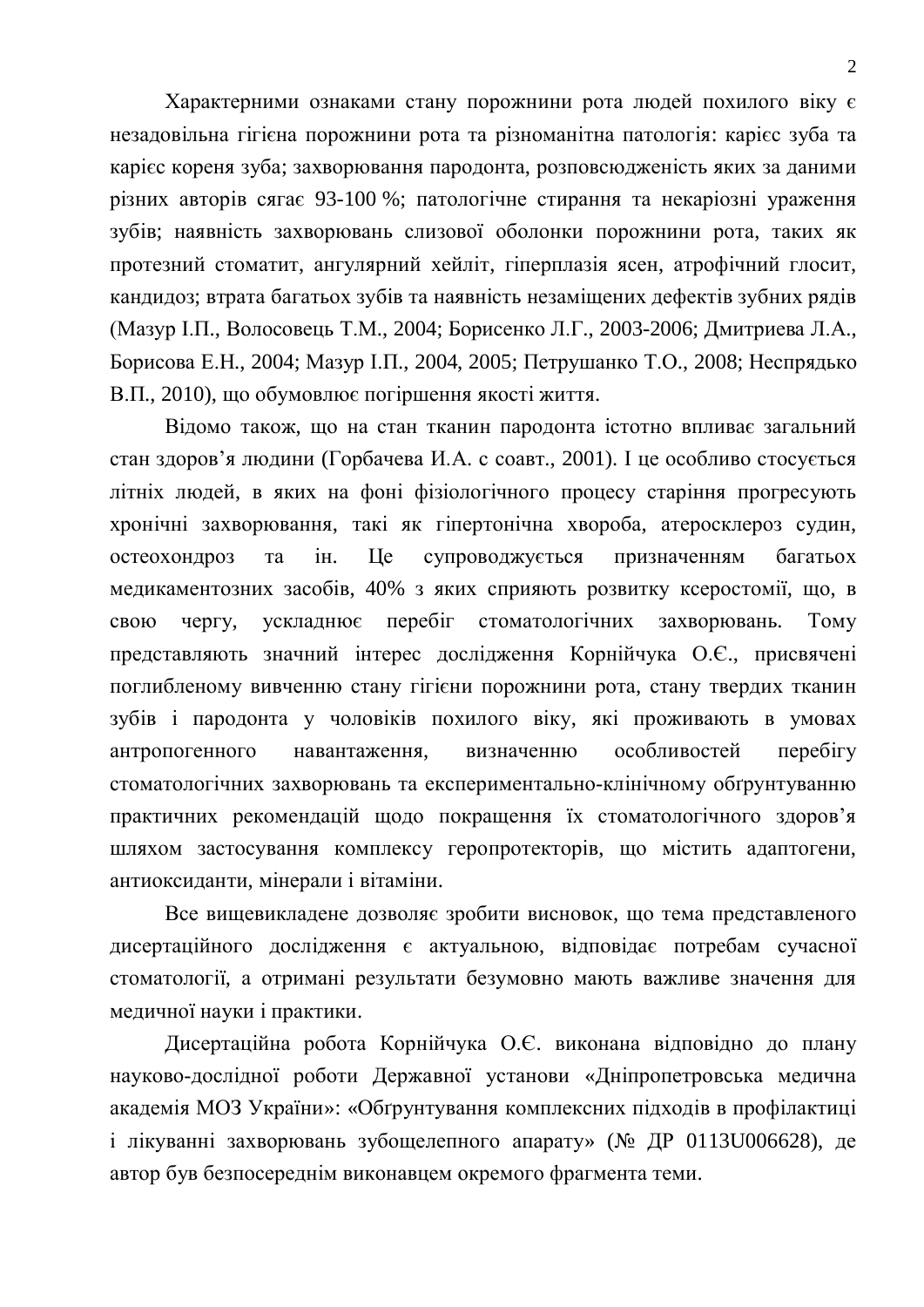# Ступінь обгрунтованості наукових положень, висновків і рекомендацій, сформульованих у дисертації, їх достовірність і новизна.

Дисертаційна робота О.Є. Корнійчука виконана на сучасному науковому рівні та достатньому експериментальному, клінічному та лабораторному матеріалі.

Результати дисертаційної роботи, наукових досліджень автора, висновки та рекомендації базуються на підставі проведеного експерименту на тваринах (24 білих щура віком 16 місяців) та достатній кількості клінічних спостережень (60 чоловіків похилого віку 56-70 років з ГП І-ІІ, ІІ ступеня).

Для вирішення поставлених у дисертації завдань автором проведені експериментальні на тваринах, клінічні, рентгенологічні, лабораторні (біохімічні, морфометричні) та статистичні дослідження. Використані методи сучасні, адекватні поставленим завданням та дозволяють отримати вірогідні результати, які оброблені сучасними математичними методами за допомогою персонального комп'ютера.

Наукові положення, висновки і рекомендації, сформульовані в дисертації, цілком обгрунтовані, об'єктивні, випливають зі змісту роботи. Достовірність наукових положень та висновків підтверджується верифікацією результатів, отриманих в умовах перевірок на різних об'єктах дослідження, а також шляхом порівняння з різними групами хворих та експериментальних тварин, які формувалися відповідно до вимог для забезпечення репрезентативності й об'єктивності результатів.

Наукова новизна дисертаційного дослідження полягає насамперед у тому, що автором за результатами клінічного обстеження чоловіків похилого віку, які проживають в умовах антропогенного навантаження (м. Кривий Ріг), виявлено незадовільний гігієнічний стан порожнини рота, масову поширеність та високу інтенсивність карієсу зубів, а також превалювання хронічного перебігу генералізованого пародонтиту. Дисертантом вивчена також структура соматичної патології у чоловіків похилого віку із генералізованим пародонтитом та встановлено, що найчастіше у даних хворих спостерігаються захворювання серцево-судинної системи (38,4%) та патологія шлунковокишкового тракту (33,3%).

Вперше в експерименті, в умовах моделювання пародонтиту в щурів, обґрунтовано та опрацьовано призначення комплексу препаратів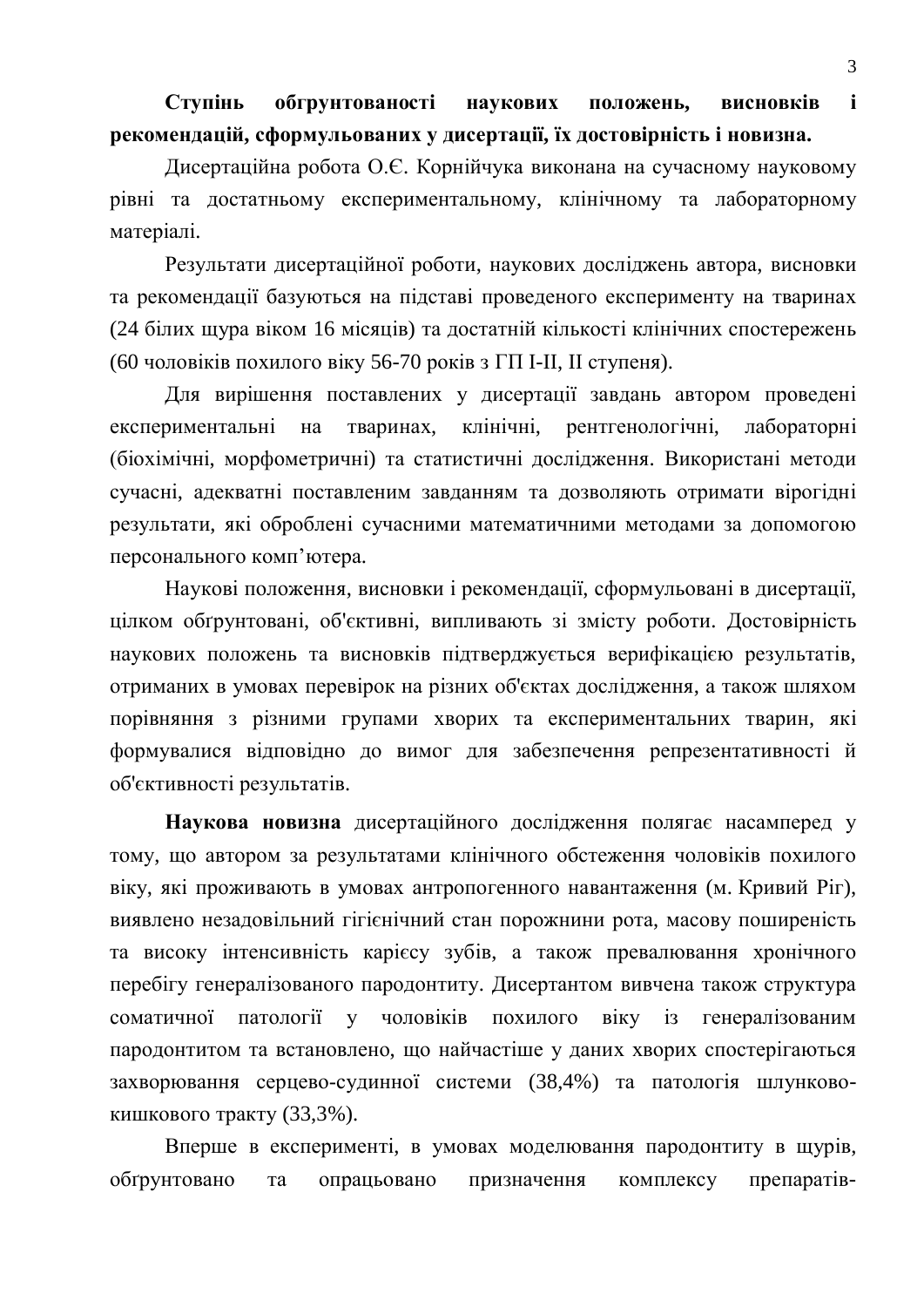геропротекторів, що дозволило загальмувати атрофію альвеолярної кістки, нормалізувати біохімічні показники антиоксидантно-прооксидантної і протеїназно-інгібіторної систем в гомогенатах ясен, стегнової кістки та сироватці крові шурів-самців 16-місячного віку.

На підставі проведених клініко-експериментальних досліджень автором обґрунтовано, опрацьовано і запропоновано для впровадження схему застосування препаратів геропротекторної дії (Біоарон-С, Кальцикор, вітамінно-мінеральний комплекс «Алфавіт 50+», Квертулін-гель) у комплексному лікуванні генералізованого пародонтиту у чоловіків похилого віку. Доведено, що застосування розробленого лікувально-профілактичного комплексу з призначенням геропротекторів у чоловіків похилого віку з генералізованим пародонтитом призвело до значного поліпшення гігієнічного стану порожнини рота, зменшення запальних явищ в тканинах пародонта, зменшення кількості осіб із загостреним перебігом генералізованого пародонтиту на 66,7 % через 1 рік спостережень.

Висока терапевтична ефективність комплексу геропротекторів при лікуванні ГП у чоловіків похилого віку підтверджена також результатами біохімічних досліджень ротової рідини, які вказують на пригнічення запального процесу в тканинах пародонта, нормалізацію показників системи ПОЛ-АОС, підвищення неспецифічної резистентності і нормалізацію мікробіоценозу в порожнині рота.

Практичне значення роботи полягає у визначенні необхідності комплексного лікування та диспансеризації геронтологічних хворих на генералізований пародонтит, а також підвищення мотивації їх до покращення гігієни порожнини рота та комплексного лікування.

Автором розроблено, опрацьовано та впроваджено в практику спосіб профілактики загострень генералізованого пародонтиту в осіб похилого віку з використанням геропротекторів, що дозволяє значно підвищити ефективність лікування та продовжити терміни стабілізації дистрофічно-запального процесу в тканинах пародонта. Пріоритетність дослідження підтверджена Патентом України на корисну модель (№ 104415 від 26.01.2016 р).

Вперше розроблено та запропоновано новий спосіб профілактики і лікування захворювань пародонта, який полягає у місцевому застосуванні мукозального гелю, що містить антиоксиланти і пробіотик, з молифікованою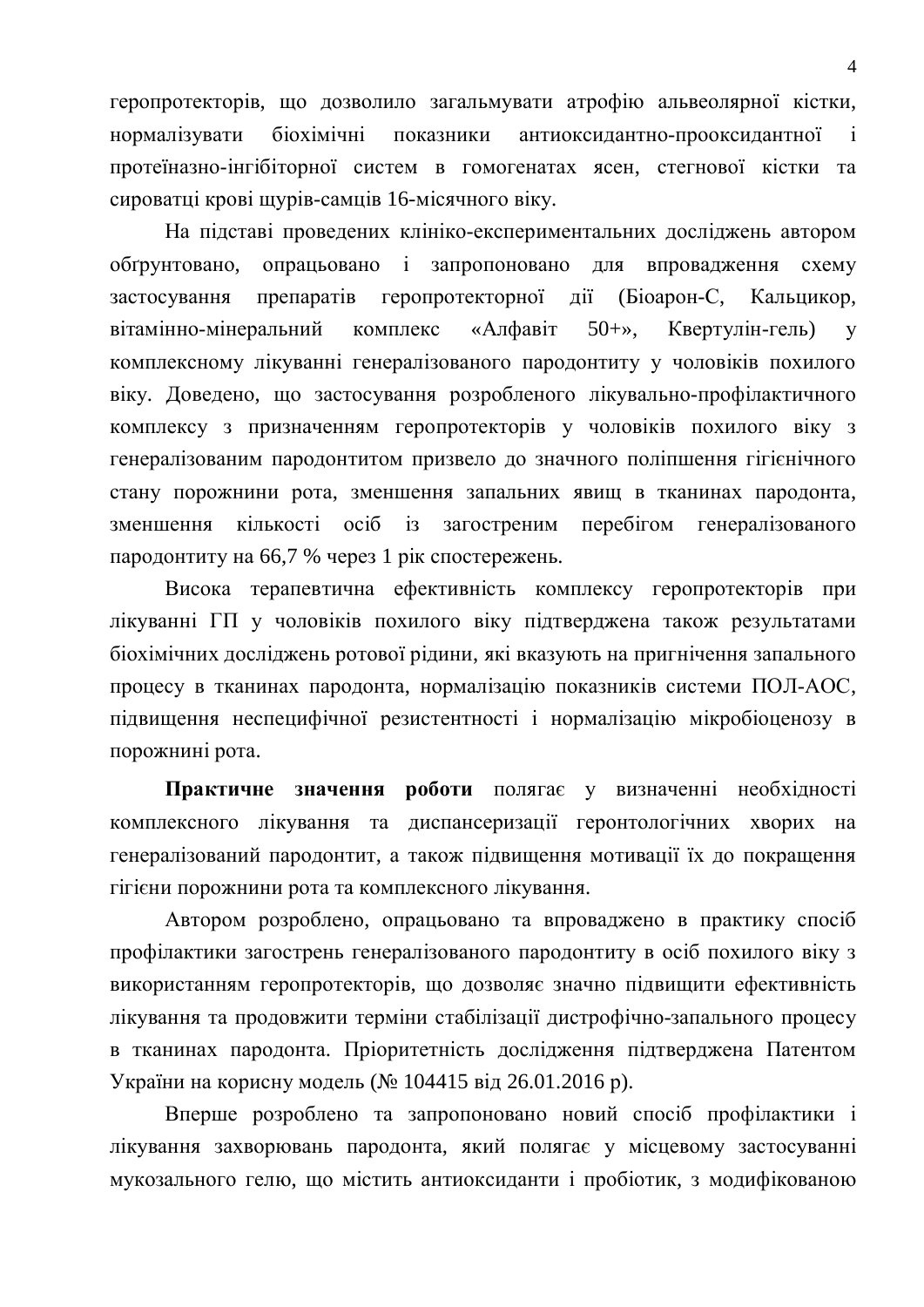індивідуальною каппою для тривалого утримування достатньої кількості гелю у порожнині рота (Заявка на патент № 201603967).

Запропоновані автором нові способи профілактики і лікування генералізованого пародонтиту впроваджені у стоматологічних закладах різних міст України. Матеріали дисертації використовуються в навчальному процесі кафедр стоматологічного профілю ДЗ «Дніпропетровська медична академія МОЗ України», на курсах інформації і стажування ДУ «Інститут стоматології та щелепно-лицевої хірургії НАМН України», м. Одеса.

Матеріали дисертації достатньо повно викладені у 10 наукових працях, з яких 6 статей (4 – у наукових фахових виданнях України, 2 статті – в наукових виданнях інших країн), 3 тез доповідей у матеріалах науково-практичних конференцій, 1 патент на корисну модель. Рівень публікацій високий. Обсяг достатній і відповідає вимогам ДАК України.

Основні положення дисертації доповідались та обговорювались на 6 науково-практичних конференціях.

# Загальна характеристика роботи, оцінка її змісту і результатів.

Дисертаційна робота Корнійчука О.Є. на здобуття наукового ступеня кандидата медичних наук викладена на 179 сторінках принтерного тексту, ілюстрована 19 рисунками, містить 23 таблиці. Побудована традиційно: складається зі вступу, огляду літератури (розділ 1), опису матеріалів і методів дослідження (розділ 2), 3 розділів з результатами власних досліджень, аналізу та узагальнення отриманих результатів, висновків, практичних рекомендацій і списку використаних джерел, який включає 296 найменувань, з яких 75 – іноземних авторів.

Зміст автореферату дисертації є ідентичним змісту основних положень виконаної дисертаційної роботи.

У **вступі** (7 стор.) автор на основі вивчення найважливіших джерел літератури останніх років конкретно та достатньо повно обґрунтовує доцільність і актуальність даної роботи, формулює мету і конкретні завдання дослідження, об'єкт і предмет дослідження, наводить методи досліджень, що використані в роботі, висвітлює наукову новизну і практичне значення одержаних результатів, особистий внесок здобувача при виконанні роботи, приводить дані про апробацію матеріалів дисертації і публікації за темою дисертації в наукових фахових виданнях.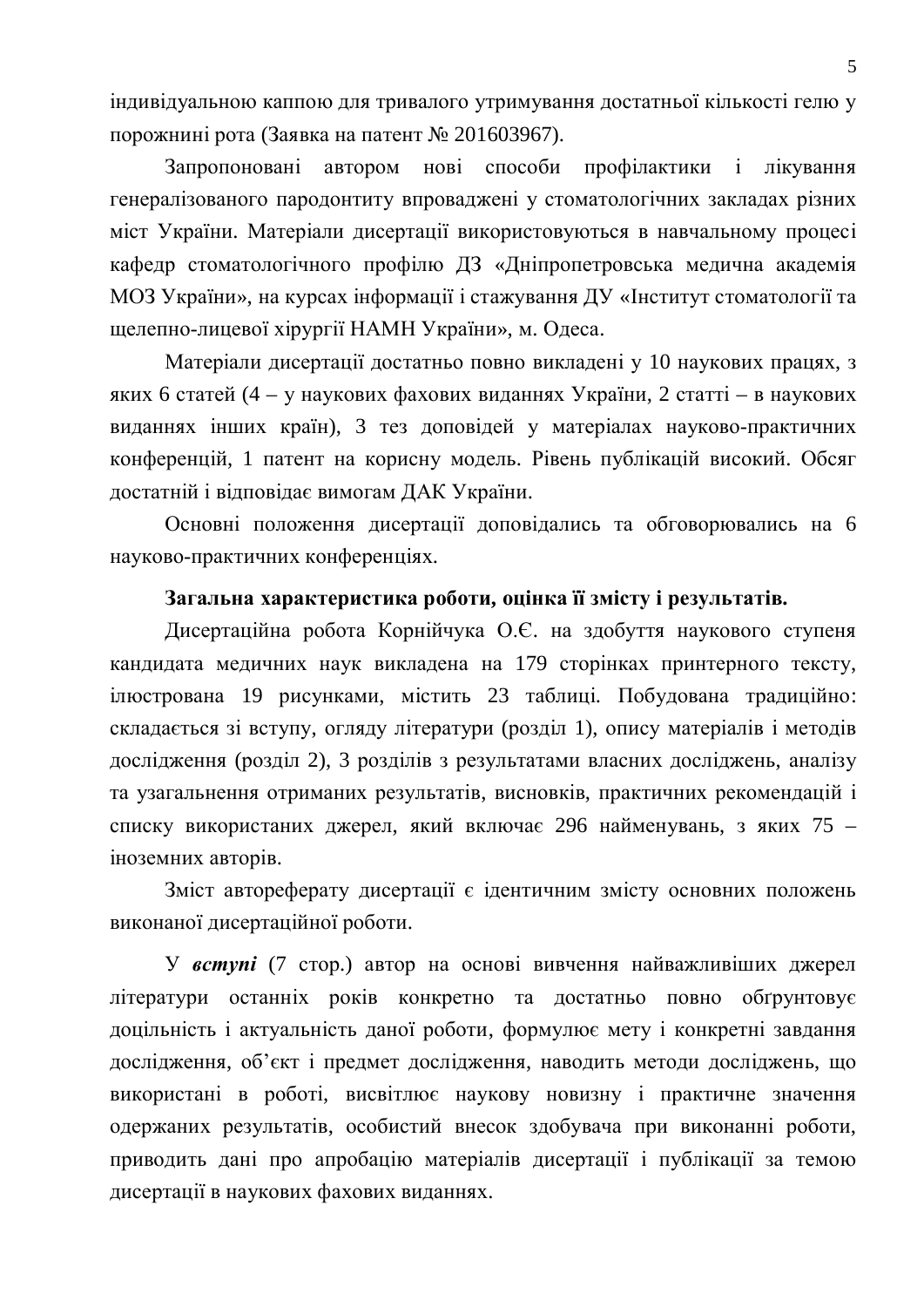#### Зауважень немає.

**Розділ 1** Огляд літератури з назвою «Стоматологічна захворюваність людей старшої вікової групи та методи її профілактики, лікування» викладений на 32 сторінках тексту і містить 3 підрозділи. В даному розділі представлений аналіз літератури щодо стану проблеми розповсюдженості, особливостей клінічного перебігу, профілактики і лікування захворювань пародонта в осіб похилого віку. Автором наведені існуючі дані про структурно-функціональні зміни тканин порожнини рота в осіб похилого віку; про особливості клінічного перебігу захворювань пародонта у цій категорії населення та взаємозв'язок їх із загальносоматичними захворюваннями організму; про загальноприйняті методи комплексного лікування генералізованого пародонтиту в осіб похилого віку. Окремим підрозділом (1.3) представлена інформація про препаратигеропротектори, наведена їх класифікація та механізм дії.

Автором досить ретельно оброблена велика кількість літературних джерел і наведена оцінка стану цього питання в стоматологічній літературі.

В цілому, огляд літератури написаний гарною науковою мовою і є теоретичною підставою для подальших клініко-експериментальних досліджень.

Зауваження: 1) В огляді літератури наведені дані щодо поширеності захворювань пародонта в осіб похилого віку, але зовсім відсутні існуючі відомості про частоту виявлення захворювань слизової оболонки порожнини рота, які обтяжують перебіг захворювань пародонта.

**Розділ 2** «Матеріали та методи дослідження» викладений на 17 сторінках і містить 5 підрозділів з переліком та описом експериментальних, клінікорентгенологічних, лабораторних (біохімічних), статистичних методів досліджень та запропонованої схеми лікувально-профілактичних заходів. Загалом розділ викладений ґрунтовно, інформативно. Методологічний підхід до досліджень правильний. Застосовані методи сучасні, об'єктивні і дають змогу отримати достовірні результати.

*Питання*: 1) Поясніть, будь ласка, яким чином Ви розраховували дози препаратів, як Ви вказуєте «еквівалентні дозам у пацієнтів».

**Третій розділ** дисертації «Стоматологічний статус чоловіків похилого віку із генералізованим пародонтитом» викладено на 21 сторінці, він містить 3 підрозділи, 5 таблиць і 9 рисунків. Дослідженнями даного розділу виявлено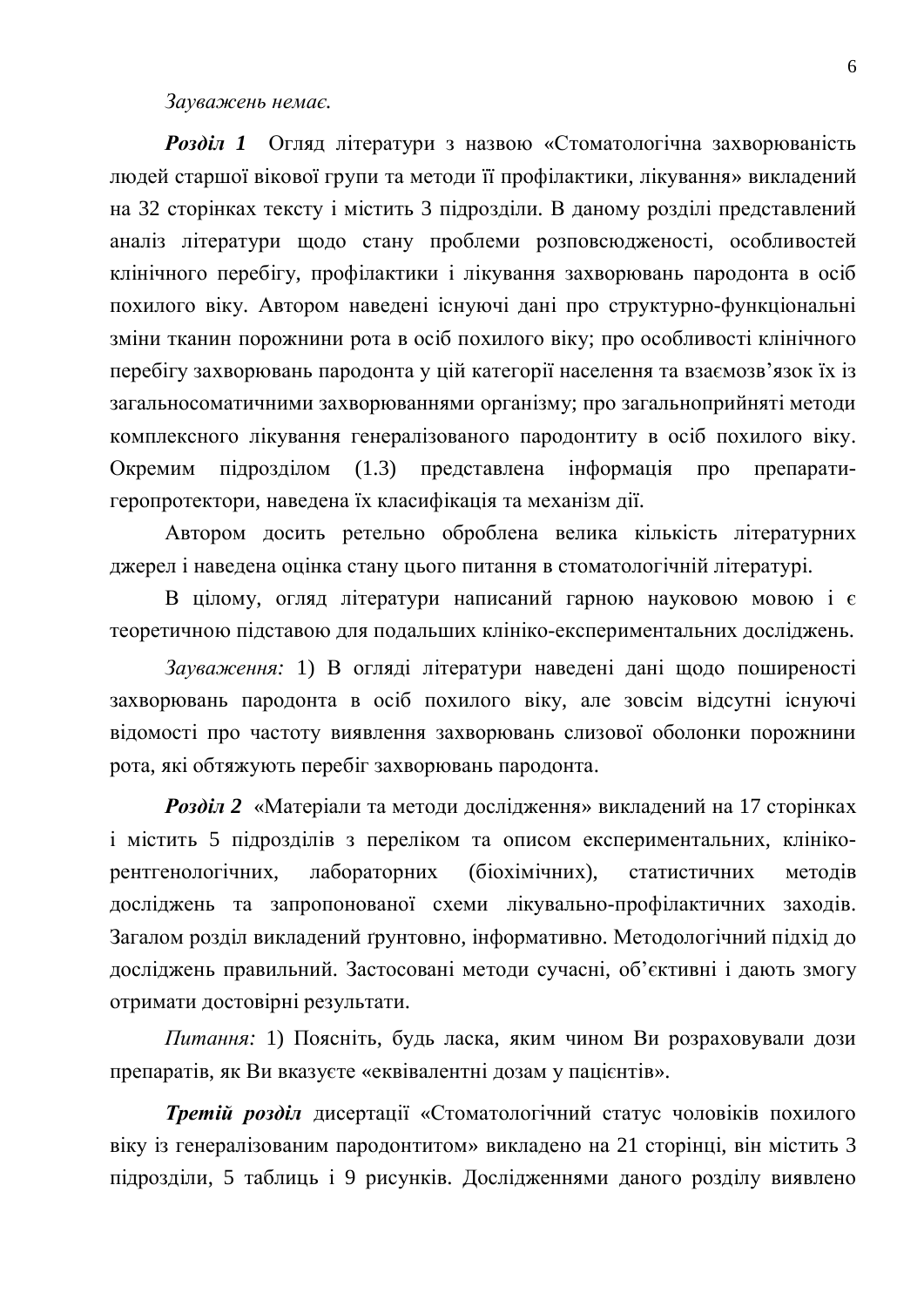незадовільний стоматологічний статус в осіб похилого віку. Зокрема карієс зубів і захворювання пародонта діагностовано у всіх обстежених (100%) на тлі незадовільної гігієни порожнини рота. Серед захворювань пародонта у чоловіків похилого віку переважає генералізований пародонтит I-II ступеня, що характеризується хронічним перебігом, наявністю множинної рецесії ясен, значною втратою епітеліального прикріплення, розвитком фуркаційних дефектів. Ця симптоматика, на думку автора, є наслідком тривалого перебігу дистрофічно-запального процесу, відсутності профілактичних оглядів, своєчасної діагностики, повноцінного комплексного лікування.

Відомо, що дистрофічно-запальний процес в тканинах пародонта прогресує за наявності загальних захворювань організму, що є характерною ознакою для людей похилого віку. Велика частина обстежених мала захворювання серцево-судинної системи (38,4 %), травної системи (33,3 %), органів дихання (10 %) та опорно-рухового апарату (6,6 %). Отримані автором дані свідчать про коморбідність та поліморбідність геронтологічних пацієнтів.

Зауваження *і питання*: 1) Які форми симптоматичного гінгівіту Ви спостерігали у чоловіків із генералізованим пародонтитом?

2) На жаль, при аналізі стоматологічного статусу чоловіків похилого віку не зареєстрована наявність захворювань слизової оболонки порожнини рота (хейліт, глосит, десквамативний гінгівіт та ін.).

3) Розділ 3 починається з анотації на півтори сторінки, текст якої повторює матеріал огляду літератури.

4) У розділі не представлені результати та аналіз рентгенологічних досліджень, про які йдеться мова у розділі 2.

В четвертому розділі, який викладений на 9 сторінках, містить 4 таблиці та 1 рисунок, представлені результати експерименту на тваринах з визначення ефективності комплексу геропротекторів в умовах моделювання пародонтиту в щурів.

За результатами експериментальних досліджень встановлено, що відтворення «перекисного» пародонтиту протягом 1 місяця істотно не вплинуло на високі показники атрофії альвеолярної кістки, обумовлені віком тварин. Проте у щурів 3-ї групи, які разом з моделюванням пародонтиту щодня отримували комплекс профілактичних препаратів, спостерігалося достовірне зниження ступеня атрофії альвеолярного відростка нижньої щелепи (на 13,4 %),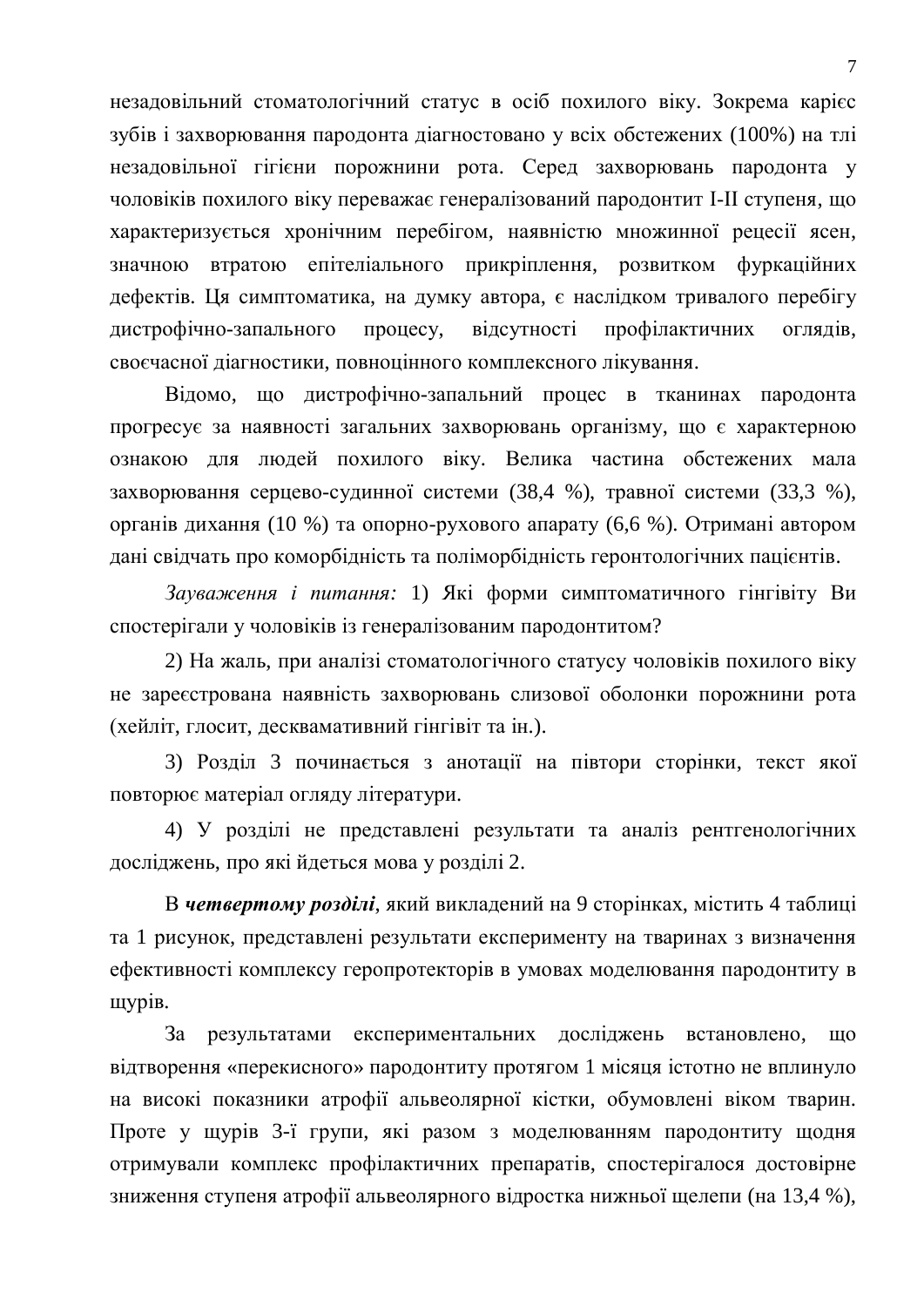що свідчить про виражену пародонтопротекторну дію препаратівrepoπpotektopib.

Моделювання патології пародонта призвело також до розвитку метаболічних порушень в тканинах ясен щурів, а саме до активації запального процесу, ПОЛ і порушення цілісності клітинних мембран на тлі зниження активності антиоксидантного захисту. Застосування лікувальнопрофілактичного комплексу сприяло зниженню активності еластази та кислої фосфатази, зменшенню вмісту МДА, що вказує на ліквідацію запального процесу і гальмування процесу ПОЛ у тканинах пародонта.

Дані аналізу біохімічних показників у сироватці крові тварин також підтвердили протизапальну і антиоксидантну дії комплексу геропротекторів в умовах експериментального пародонтиту. Про антирезорбтивну ефективність лікувально-профілактичного комплексу свідчать результати дослідження активності протеїназ і фосфатаз в стегновій кістці щурів.

Таким чином, за результатами експериментальних досліджень автором доведено, що застосування запропонованого лікувально-профілактичного комплексу призвело до гальмування резорбції кісткової тканини альвеолярного відростка нижньої щелепи, підвищення неспецифічної резистентності та антиоксидантного захисту в старих щурів в умовах аліментарного надлишку перекисів ліпідів.

Зауважень до даного розділу немає.

**П'ятий розділ** «Клініко-лабораторна оцінка ефективності комплексного лікування генералізованого пародонтиту у чоловіків похилого віку із застосуванням геропротекторів» містить 3 підрозділи, викладений на 29 сторінках, ілюстрований 13 таблицями і 6 рисунками. Він присвячений опису та визначенню ефективності запропонованого комплексу лікувальнопрофілактичних заходів в хворих на генералізований пародонтит чоловіків похилого віку.

Автором за результатами попередніх досліджень було розроблено та теоретично обґрунтовано схему застосування препаратів геропротекторної дії (Біоарон-С, Кальцикор, вітамінно-мінеральний комплекс «Алфавіт 50+», Квертулін-гель), яка повинна призначатися у комплексі з традиційним лікуванням генералізованого пародонтиту чоловікам похилого віку.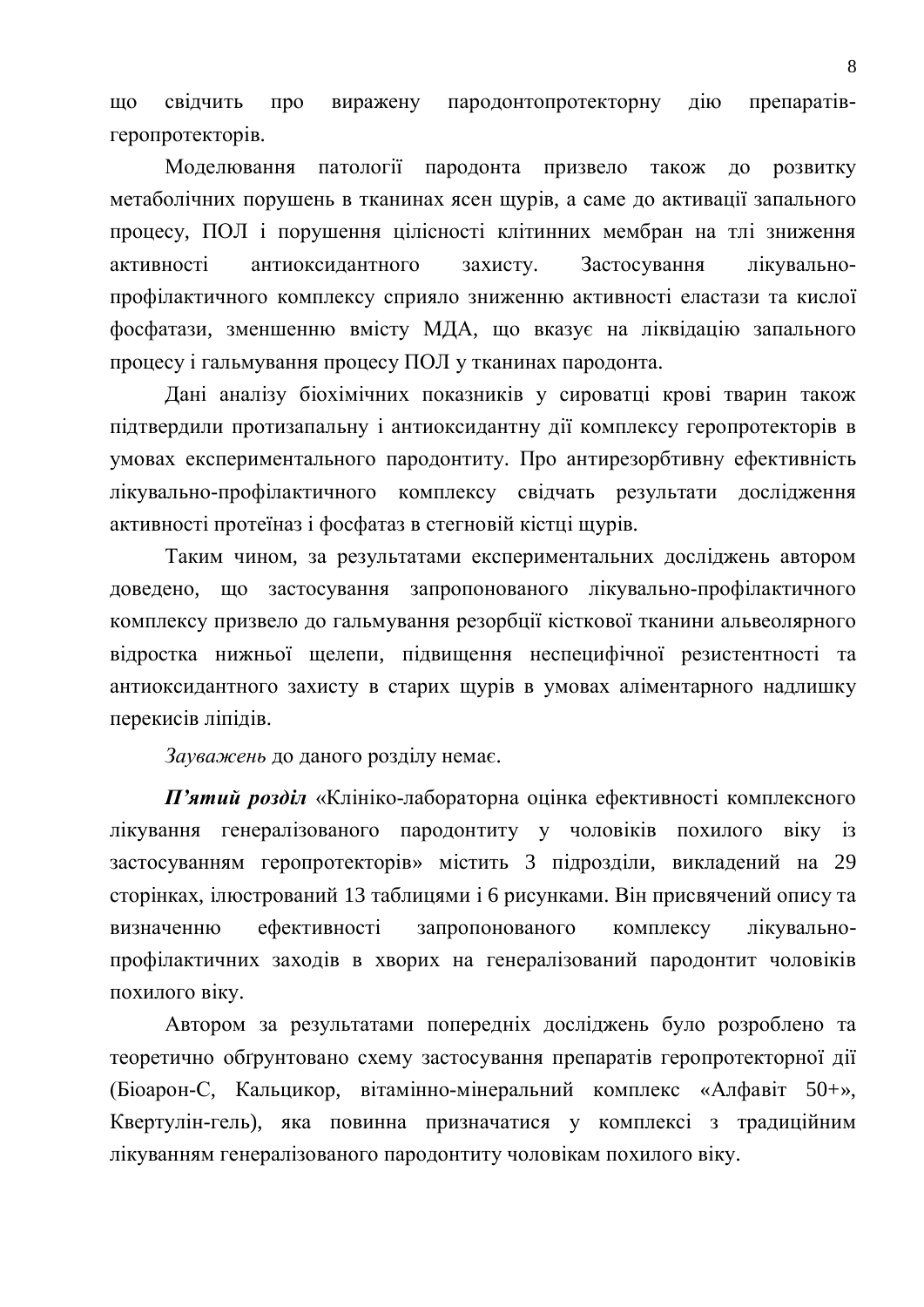Всім пацієнтам була проведена санація та професійна гігієна порожнини рота. Санація передбачала лікування карієсу та його ускладнень, заміну дефектних пломб, видалення зубів, що не підлягають відновленню, корекцію оклюзійних співвілношень зубних рядів, раціональне ортопеличне лікування.

Для проведення індивідуальної гігієни порожнини рота в домашніх умовах пацієнтам було рекомендовано зубні пасти «Lacalut Aktiv Herbal» (на 1 місяць після проведеної санації) і «Lacalut Fitoformula» (на решту терміну спостереження), а також зубний еліксир «Лізодент» (НПА «Одеська біотехнологія»).

Залежно від призначеного лікування всіх пацієнтів розділили на дві групи: основну групу і групу порівняння (по 30 осіб у кожній). В основній групі хворих після проведеної санації порожнини рота був призначений розроблений лікувально-профілактичний комплекс (протягом 1 місяця 2 рази на рік).

Ефективність комплексного лікування оцінювали безпосередньо після лікування, через 3, 6 та 12 місяців після його завершення.

Клініко-лабораторні дослідження в динаміці лікування хворих підтвердили високу терапевтичну ефективність запропонованого комплексу. Так, автором встановлено, що включення в базову терапію комплексу геропротекторів сприяє поліпшенню гігієнічного стану порожнини рота (зменшення індексів гігієни на 13,3-44,3 %, збільшення числа пацієнтів з гарною гігієною до 80 %), зменшенню інтенсивності запального процесу в тканинах пародонта (за показниками індексу РМА %, індексу кровоточивості, проби Шиллера-Писарєва, індексу РІ по відношенню до групи порівняння), що дало можливість отримати протизапальну ефективність в 68,7 % через 1 місяць після лікування.

Аналіз віддалених результатів лікування показав, що застосування розробленого лікувально-профілактичного комплексу геропротекторів 2 рази на рік дозволило через 1 рік зменшити кількість осіб із загостреним перебігом генералізованого пародонтиту на 66,7 % і досягти пародонтопротекторної ефективності лікування в 21,3 %.

Ефективність запропонованої схеми лікування генералізованого пародонтиту в чоловіків похилого віку підтверджена також результатами біохімічних досліджень ротової рідини, які свідчать про нормалізацію системи ПОЛ-АОС (зменшення вмісту МДА в 1,7 рази, збільшення активності каталази в 2,3 рази, індексу АПІ в 4 рази), зменшення явищ запалення (зменшення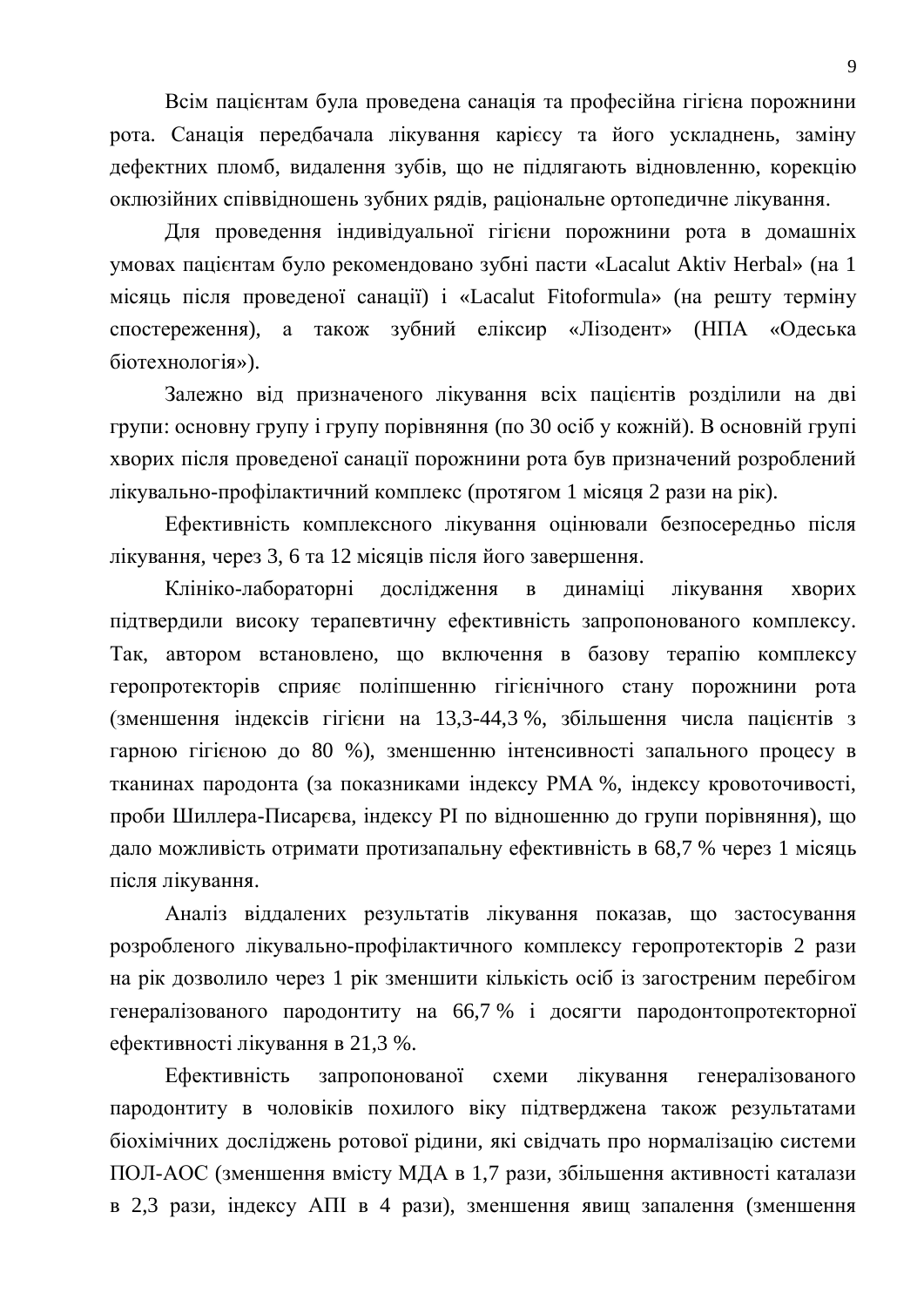активності еластази в 1,8 рази), підвищення неспецифічної резистентності (збільшення активності лізоциму в 2,2 рази), нормалізацію мікробіоценозу порожнини рота (зменшення ступеня дисбіозу в 3,7 рази).

Виконані клінічні лослілження дозволили автору рекомендувати запропоновану схему для впровадження в стоматологічну геріатричну практику.

Зауваження: 1) На мою думку, до переліку пародонтологічних індексів, які вивчалися при обстеженні пацієнтів похилого віку, обов'язково потрібно було б включити визначення втрати епітеліального прикріплення або величину рецесії ясен.

2) У даному розділі повинно було б представити виписки з історій хвороб пацієнтів, яким проведено комплексне лікування, що рекомендує ДАК України для дисертацій з медичних наук.

Розділ «Аналіз та узагальнення отриманих результатів» викладений на 20 сторінках. В ньому приведене обтрунтоване обговорення результатів проведених експериментальних, клінічних і лабораторних досліджень, які порівнюються з отриманими раніше даними. В цілому визначене значення отриманих результатів для теорії та практики терапевтичної стоматології.

**Висновки**, їх 5, написані конкретно, обгрунтовано, ілюстровані кількісними показниками і, в цілому, також є підсумком всього виконаного дослідження.

**Практичні рекомендації** (3 пункти) є конкретними і зрозумілими для практичних лікарів і пропонуються автором для впровадження в клінічну практику.

Список використаних джерел є достатньо повним і відображає основний зміст дисертації.

Автореферат дисертації та опубліковані праці повністю відображають основний зміст дисертації.

Слід зазначити, що наведені у відгуку зауваження не носять принципового значення і суттєво не впливають на загальне позитивне враження від наукової праці, як за змістом, так і за оформленням.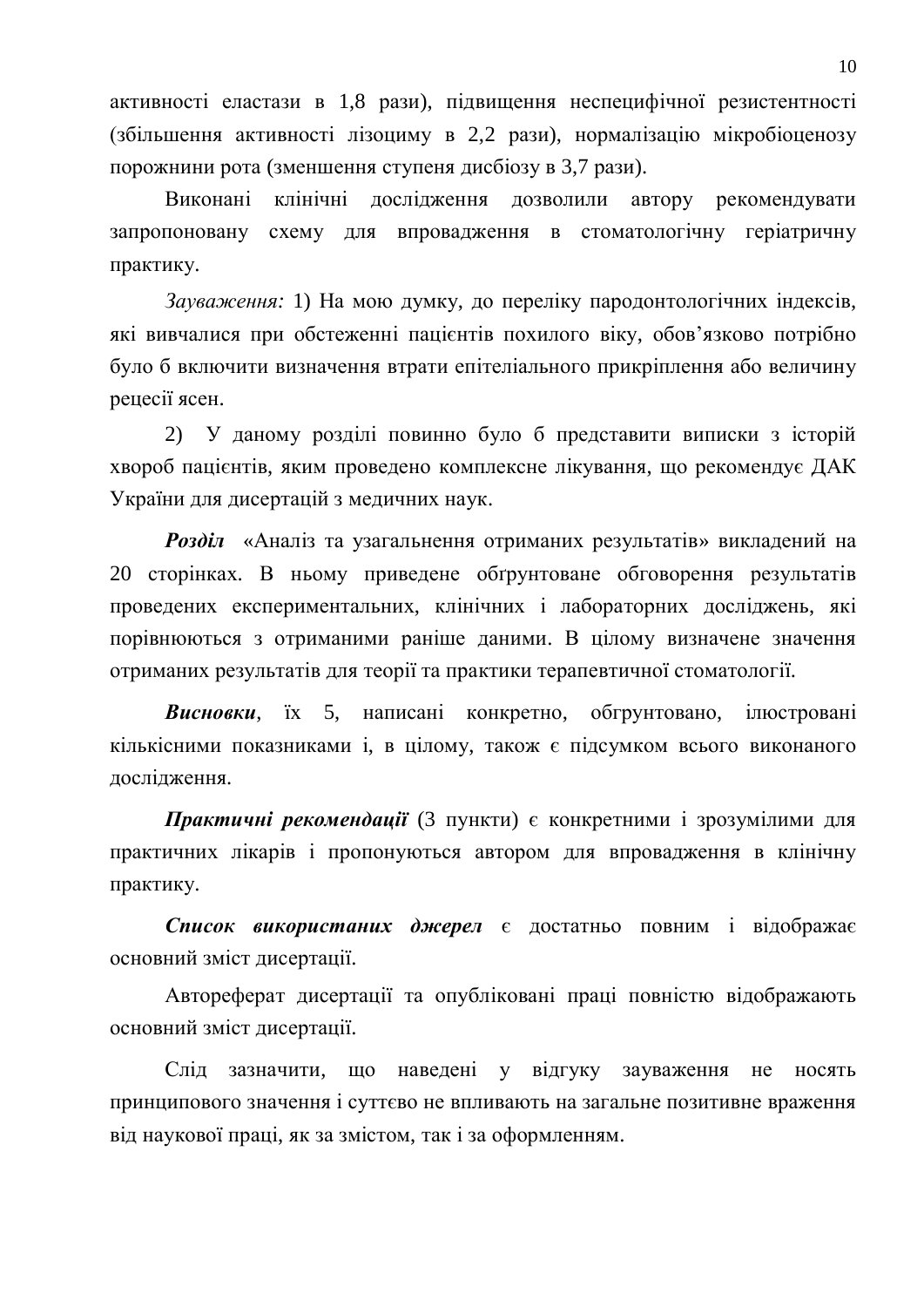В плані дискусії пропоную дисертанту надати пояснення по деяким питанням:

1. При опитуванні осіб похилого віку з'ясовували Ви чи ні професію та тривалість праці на шкідливих виробництвах? Яким чином це впливало на стоматологічну захворюваність?

2. Які компоненти запропонованого Вами лікувально-профілактичного комплексу, на Ваш погляд, можуть корегувати швидкість слиновиділення, особливо у пацієнтів з ксеростомією на тлі прийому ліків?

3. При обстеженні чоловіків похилого віку, особливо із супутньою патологією серцево-судинної системи, зустрічались випадки медикаментозноіндукованої гіперплазії ясен?

4. Можливо чи ні призначати запропонований Вами комплекс геропротекторів жінкам? Чи він потребує корекції?

## **RUCHOROK**

У цілому дисертаційна робота КОРНІЙЧУКА Олександра Євгенійовича «Клініко-експериментальне обґрунтування застосування геропротекторів в комплексному лікуванні генералізованого пародонтиту у чоловіків похилого віку» є завершеною працею, в якій отримані нові науково обґрунтовані теоретичні і практичні результати, що в сукупності вирішують конкретне наукове завдання, що полягає у підвищенні ефективності лікування і профілактики загострень генералізованого пародонтиту у чоловіків похилого віку шляхом використання в комплексному лікуванні геропротекторів.

Отримані результати і зроблені висновки підтверджені достатнім обсягом проведених експериментальних і клініко-лабораторних досліджень на сучасному методичному рівні і досить повно опубліковані. У результаті проведеного дослідження сформульовані нові наукові положення і практичні рекомендації для сучасної стоматології.

Дисертаційна робота за актуальністю теми, обгрунтованістю та достовірністю отриманих результатів, їх науковою новизною і практичною значимістю повністю відповідає вимогам п. 11 "Порядку присудження наукових ступенів і присвоєння вченого звання старшого наукового